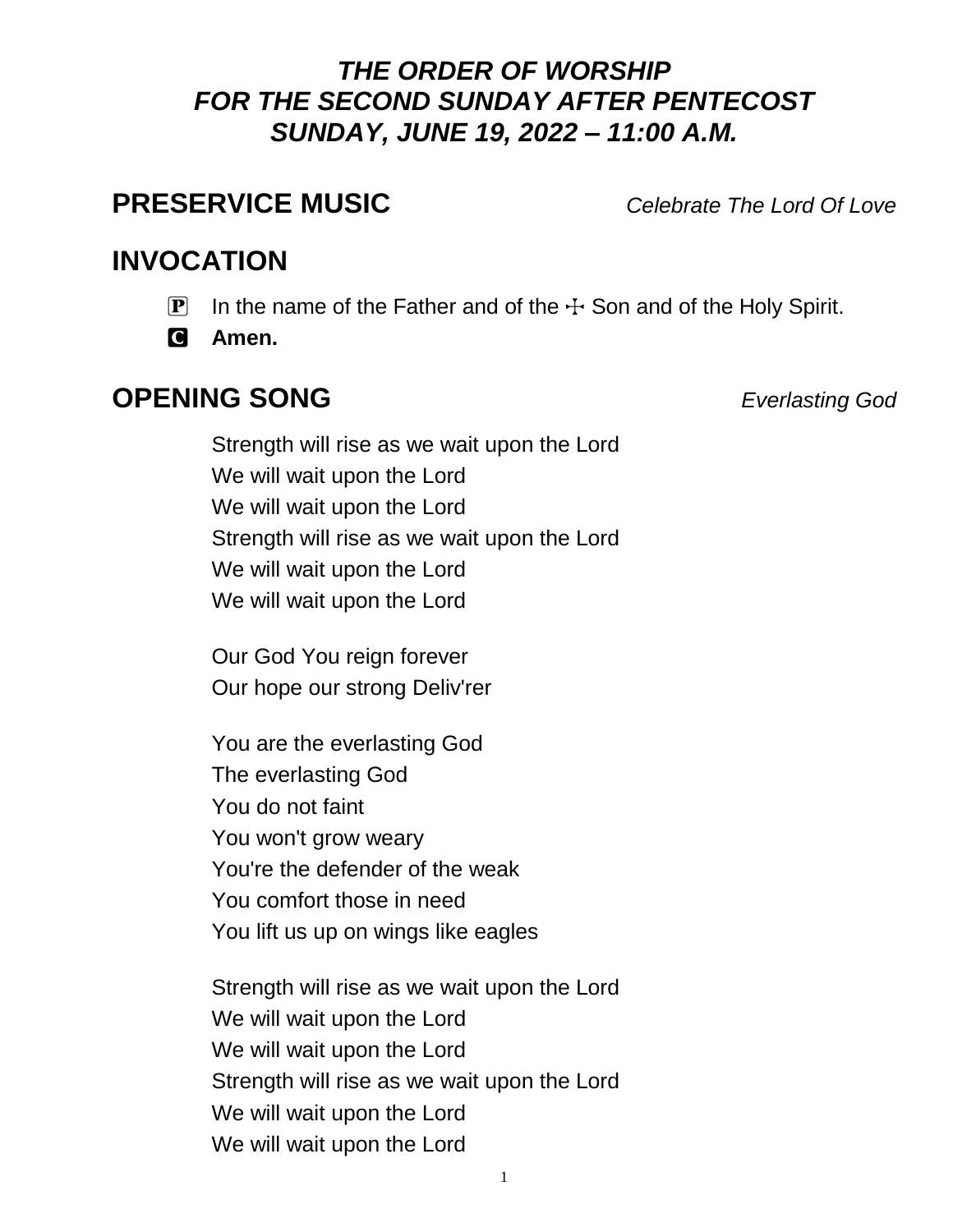Our God You reign forever Our hope our strong Deliv'rer

You are the everlasting God The everlasting God You do not faint You won't grow weary You're the defender of the weak You comfort those in need You lift us up on wings like eagles

Isaiah 40:28

The Lord is the everlasting God,

the Creator of the ends of the earth.

He does not faint or grow weary;

29 He gives power to the faint,

and to him who has no might he increases strength.

31 but they who wait for the Lord shall renew their strength;

they shall mount up with wings like eagles;

they shall run and not be weary;

they shall walk and not faint.

Psalm 106:48 Blessed be the Lord, the God of Israel, from everlasting to everlasting! And let all the people say, "Amen!" Praise the Lord!

You are the everlasting God The everlasting God The everlasting God The everlasting

You are the everlasting God The everlasting God The everlasting God The everlasting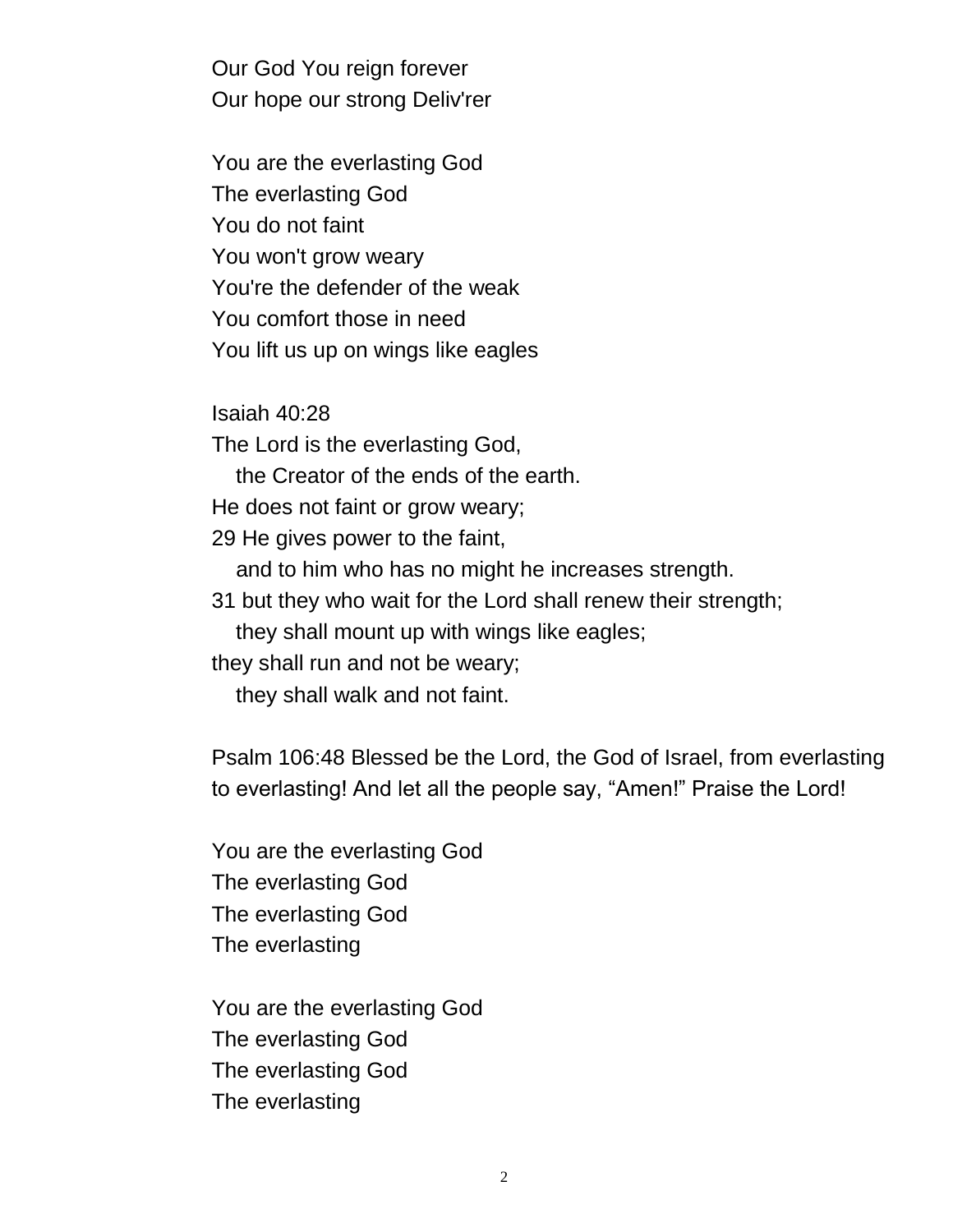You are the everlasting God The everlasting God The everlasting God The everlasting

Text: Ken Riley

Text: © 2005 CCLI, admin. CCLI CCLI Song # 4556538 Thankyou Music For use solely with the SongSelect Terms of Use. All rights reserved. www.ccli.com. Used by permission: CCLI no. 296521

#### *You Won't Let Go*

No shadow comes Without the light - making a way No raging storm Can ever defy - one word of faith My heart remains Sure in the wind - sure in the waves

You are the anchor for my soul You won't let go - You won't let go No matter what may come I know You won't let go You won't let go

John 3:16 ESV "For God so loved the world, that he gave his only Son, that whoever believes in him should not perish but have eternal life.

No valley low Changes the truth - so I'm not afraid You hold me close You lead me through - and light up the way

You are the anchor for my soul You won't let go - You won't let go No matter what may come I know You won't let go You won't let go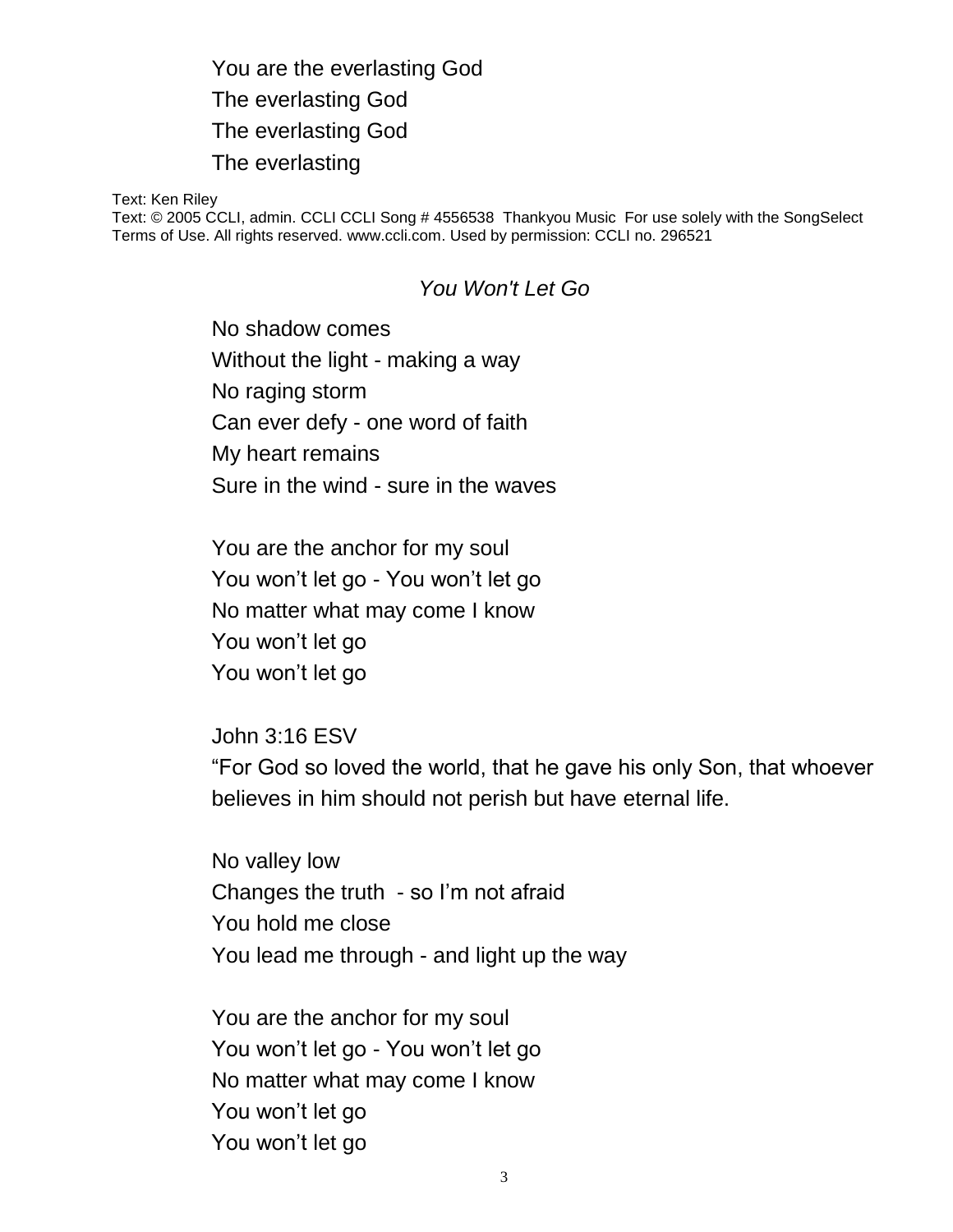John 8:12 ESV

Again Jesus spoke to them, saying, "I am the light of the world. Whoever follows me will not walk in darkness, but will have the light of life.

Neither life, neither death, the highest height the deepest depth Nothing can - nothing can separate Neither tears, neither trial, certain as the sun will rise Nothing can - nothing can separate

Neither life, neither death, the highest height the deepest depth Nothing can separate - nothing can separate Neither tears, neither trial, certain as the sun will rise Nothing can - nothing can separate

Romans 8:38-39 ESV

For I am sure that neither death nor life, nor angels nor rulers, nor things present nor things to come, nor powers, nor height nor depth, nor anything else in all creation, will be able to separate us from the love of God in Christ Jesus our Lord.

You are the anchor for my soul You won't let go - You won't let go No matter what may come I know You won't let go You won't let go

Text: Seth Mosley; Mia Fieldes

Text: © 2013 CCLI CCLI Song # 7012431 This Is Your Time Music Be Essential Songs (Admin. by Essential Music Publishing LLC) Upside Down Under 2 Hour Songs CentricSongs For use solely with the SongSelect Terms of Use. All rights reserved. www.ccli.com . Used by permission: CCLI no. 296521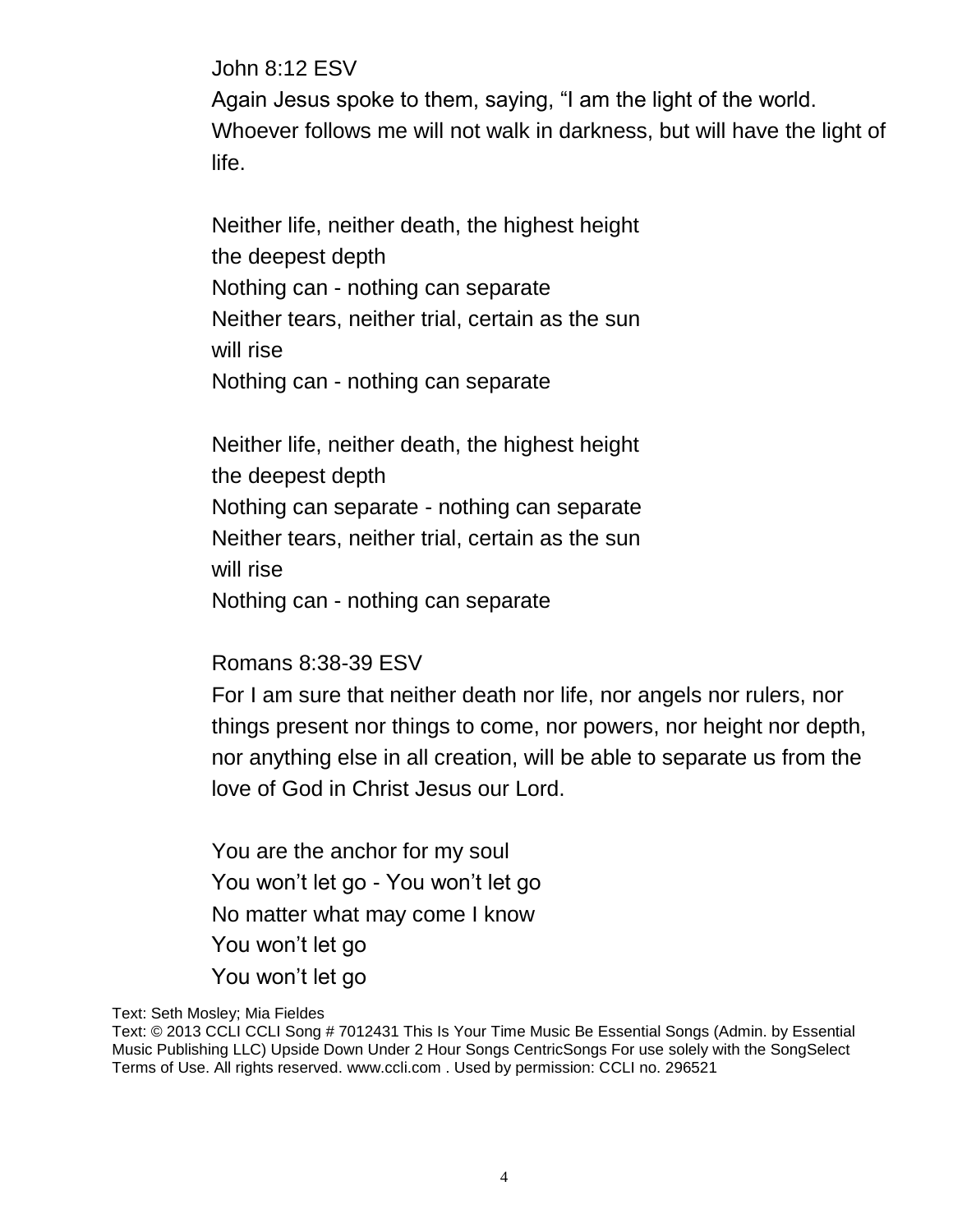### **OPENING SENTENCES**

- P Arise, O LORD!
- C **Save me, O my God!**
- $\mathbf{P}$  O LORD, how many are my foes! Many are rising against me;
- C **many are saying of my soul, there is no salvation for him in God.**
- P Arise, O LORD!
- C **Save me, O my God!**
- $\mathbf{P}$  But You, O LORD, are a shield about me, my glory, and the lifter of my head.
- C **I cried aloud to the LORD, and He answered me from His holy hill.**
- P Arise, O LORD!
- C **Save me, O my God!**
- $\mathbf{P}$  I lay down and slept; I woke again, for the LORD sustained me.
- C **I will not be afraid of many thousands of people who have set themselves against me all around.**
- $\mathbf{P}$  Salvation belongs to the LORD; Your blessing be on Your people! Arise, O LORD!
- C **Save me, O my God!**
- $\left| \mathbf{P} \right|$  Return to your home,
- C **and declare how much God has done for you.**

### **CONFESSION AND ABSOLUTION**

- $\mathbf{P}$  We come before our Lord in confession, no longer as slaves, but as God's own children and as heirs of all He graciously gives.
- C **We confess we often remain captive and enslaved to our sin and have neglected the name You have given us as Your children.**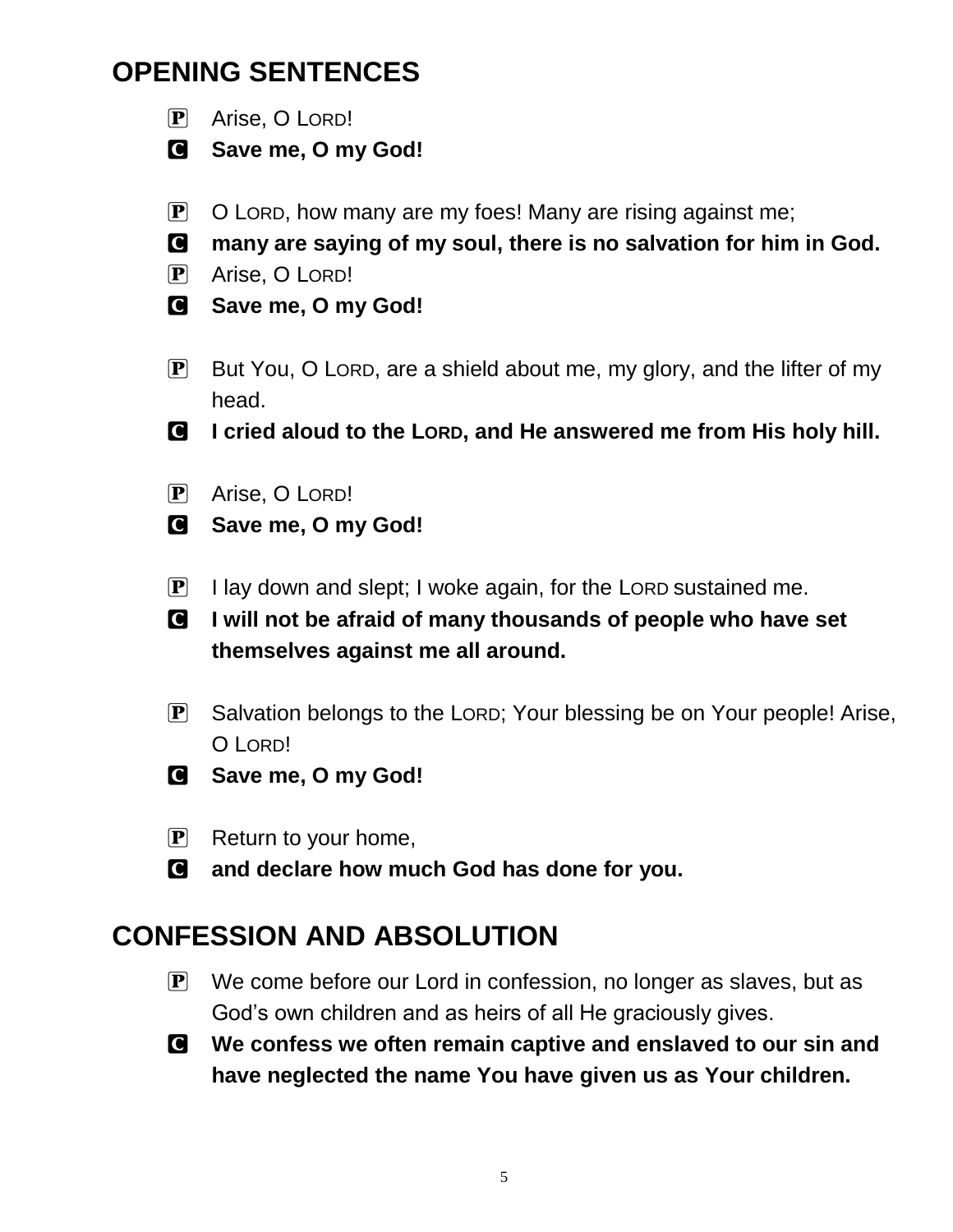- $\mathbf{P}$  Like those in Isaiah's day, we are a rebellious people who walk in a way that is neither good nor faithful, following our own devices and desires.
- C **We, on our own, have no right to be called Your heirs or to receive Your blessings.**
- $\mathbf{P}$  For the many times we forget Christ's power and victory and all we ever need fear in this body and life,
- C **forgive us, renew us, and lead us, that we may delight in Your will and walk in Your ways to the glory of Your holy name. Amen.**
- $\mathbf{P}$  In spite of our sin, the Lord gives His grace and good news of hope, promise, and victory. To the people in Isaiah's day and to us, He speaks: " 'Do not destroy it, for there is a blessing in it,' so I will do for My servants' sake. . . . I will bring forth offspring from Jacob, and from Judah possessors of My mountains; My chosen shall possess it, and My servants shall dwell there."

Through the mercy and sacrifice of our Lord Jesus, and in spite of our sinful nature and willful breaking of His Law given out of love, He calls us His children and His heirs to set us free and to live in the victory He has won for us. Through Christ alone we have gained access to His grace by which we now stand. As a called and ordained servant of Christ and by His authority, I therefore announce the grace of God to all of you that your sins are forgiven in the name of the Father and of the  $\pm$  Son and of the Holy Spirit.

C **Amen.**

# **SHARING GOD'S PEACE**

# **SALUTATION**

- $\left[ \mathbf{P} \right]$  The Lord be with you.
- C **And also with you.**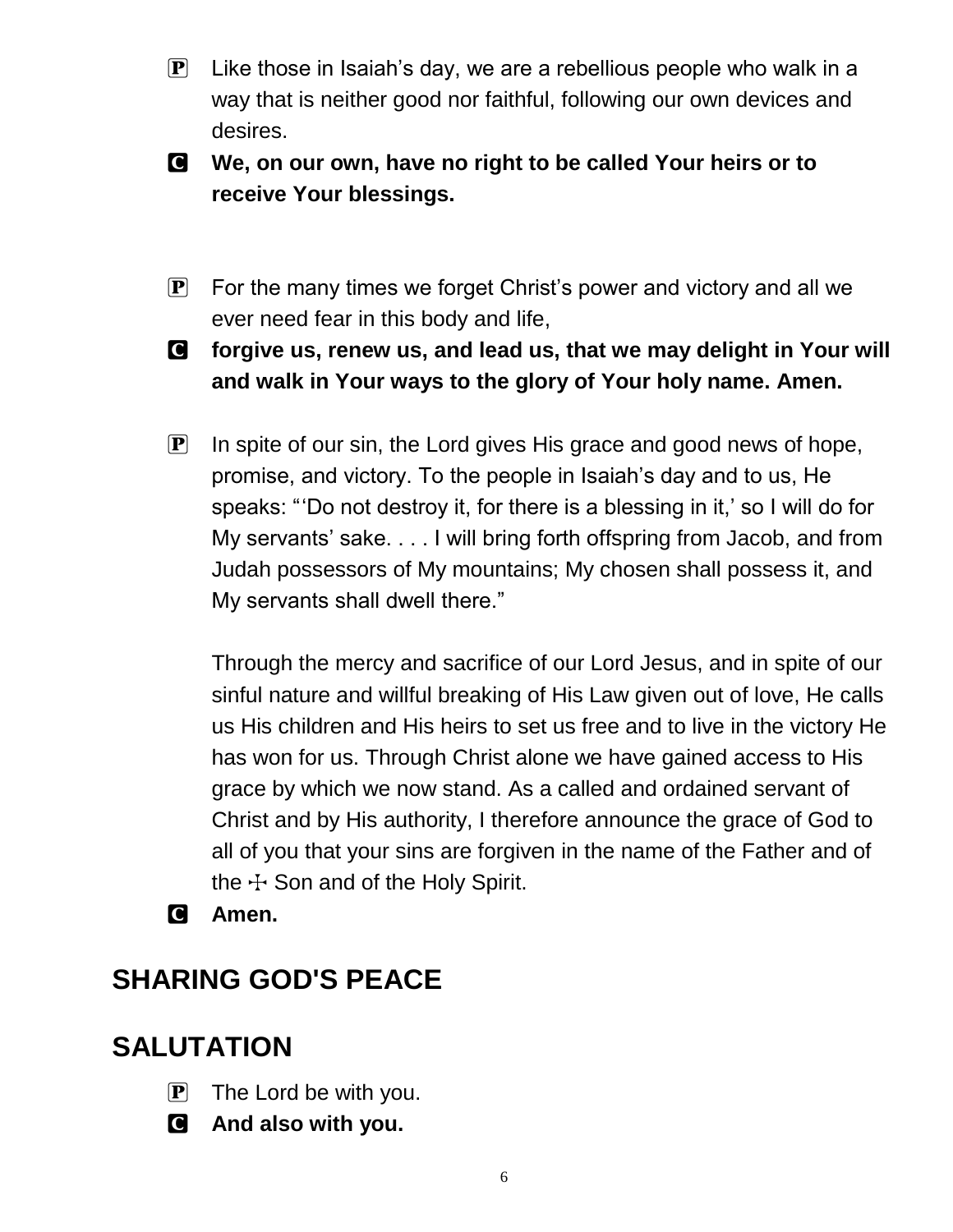### **PRAYER OF THE DAY**

#### $\left[ \mathbf{P} \right]$  Let us pray.

O God, You have prepared for those who love You such good things as surpass our understanding. Cast out all sins and evil desires from us, and pour into our hearts Your Holy Spirit to guide us into all blessedness; through Jesus Christ, Your Son, our Lord, who lives and reigns with You and the Holy Spirit, one God, now and forever.

C **Amen.**

# **OLD TESTAMENT READING** *Isaiah 65:1–9*

I was ready to be sought by those who did not ask for me; I was ready to be found by those who did not seek me. I said, "Here am I, here am I," to a nation that was not called by my name. I spread out my hands all the day to a rebellious people, who walk in a way that is not good, following their own devices; a people who provoke me to my face continually, sacrificing in gardens and making offerings on bricks; who sit in tombs, and spend the night in secret places; who eat pig's flesh, and broth of tainted meat is in their vessels; who say, "Keep to yourself, do not come near me, for I am too holy for you." These are a smoke in my nostrils, a fire that burns all the day. Behold, it is written before me: "I will not keep silent, but I will repay; I will indeed repay into their bosom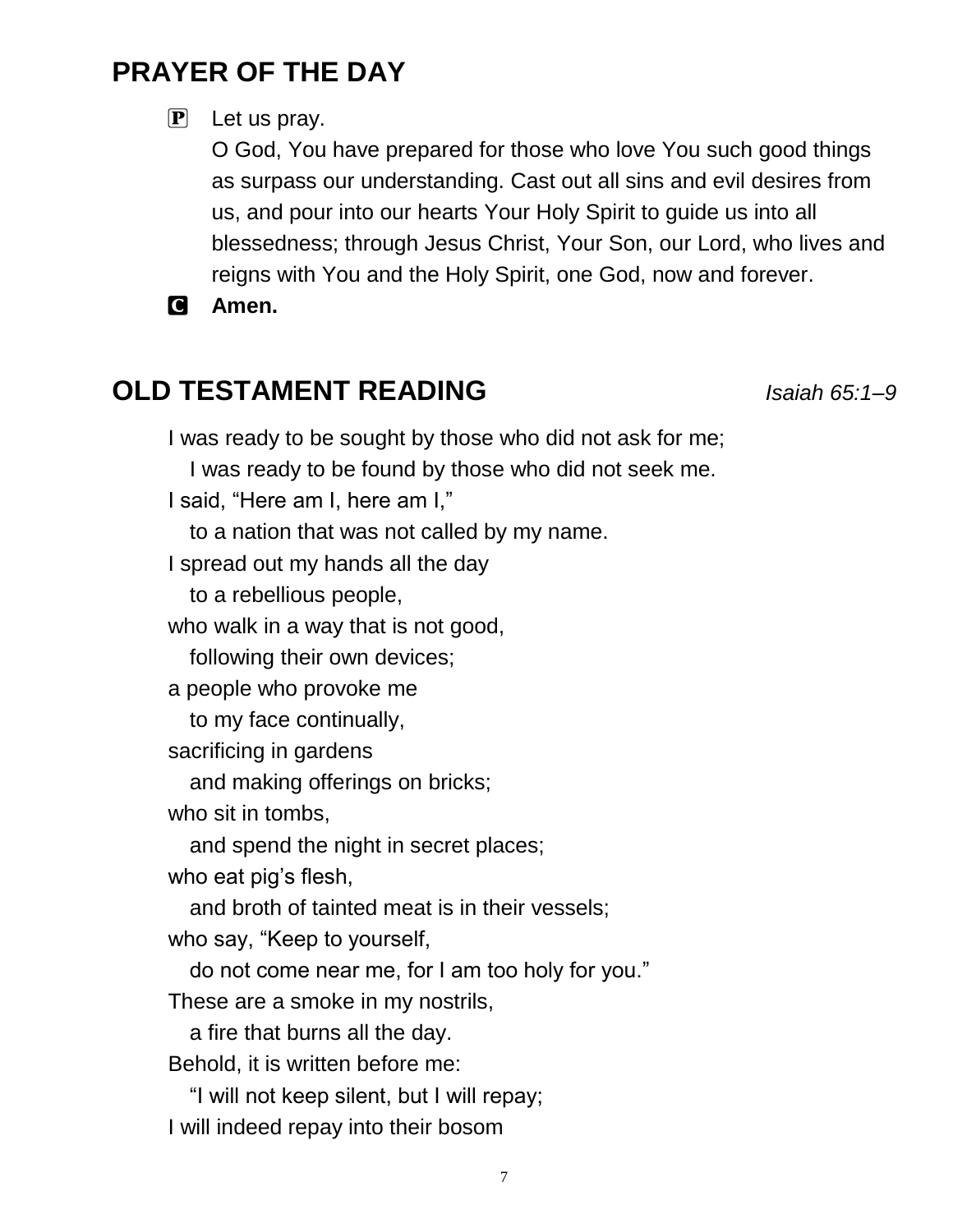both your iniquities and your fathers' iniquities together, says the LORD; because they made offerings on the mountains and insulted me on the hills, I will measure into their bosom payment for their former deeds." Thus says the LORD: "As the new wine is found in the cluster, and they say, 'Do not destroy it, for there is a blessing in it,' so I will do for my servants' sake, and not destroy them all. I will bring forth offspring from Jacob, and from Judah possessors of my mountains; my chosen shall possess it, and my servants shall dwell there."

#### **NEW TESTAMENT READING** *Galatians 3:23—4:7*

Now before faith came, we were held captive under the law, imprisoned until the coming faith would be revealed. So then, the law was our guardian until Christ came, in order that we might be justified by faith. But now that faith has come, we are no longer under a guardian, for in Christ Jesus you are all sons of God, through faith. For as many of you as were baptized into Christ have put on Christ. There is neither Jew nor Greek, there is neither slave nor free, there is neither male nor female, for you are all one in Christ Jesus. And if you are Christ's, then you are Abraham's offspring, heirs according to promise.

I mean that the heir, as long as he is a child, is no different from a slave, though he is the owner of everything, but he is under guardians and managers until the date set by his father. In the same way we also, when we were children, were enslaved to the elementary principles of the world. But when the fullness of time had come, God sent forth his Son, born of woman, born under the law, to redeem those who were under the law, so that we might receive adoption as sons. And because you are sons, God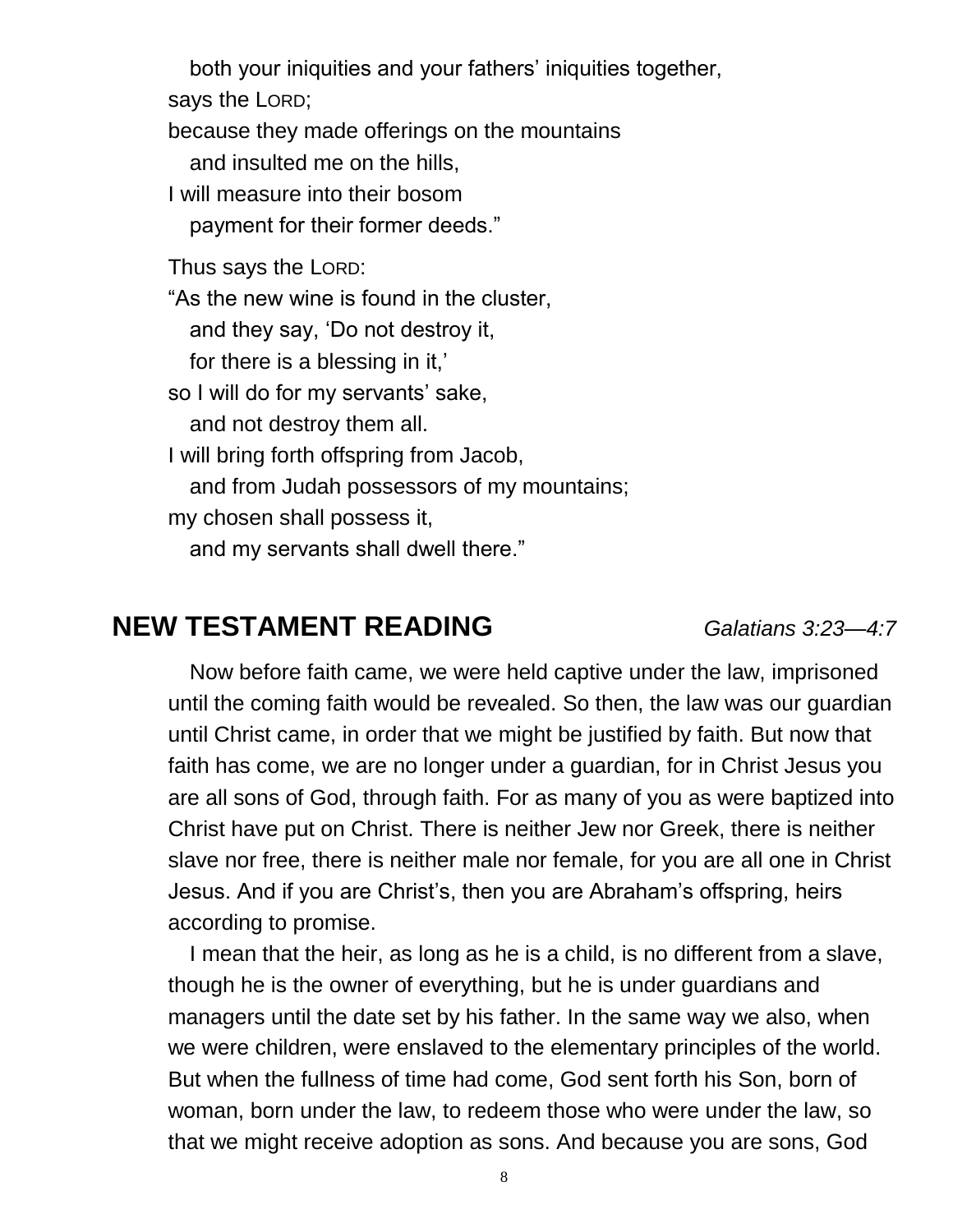has sent the Spirit of his Son into our hearts, crying, "Abba! Father!" So you are no longer a slave, but a son, and if a son, then an heir through God.

#### **HOLY GOSPEL** *Luke 8:26–39*

Then they sailed to the country of the Gerasenes, which is opposite Galilee. When Jesus had stepped out on land, there met him a man from the city who had demons. For a long time he had worn no clothes, and he had not lived in a house but among the tombs. When he saw Jesus, he cried out and fell down before him and said with a loud voice, "What have you to do with me, Jesus, Son of the Most High God? I beg you, do not torment me." For he had commanded the unclean spirit to come out of the man. (For many a time it had seized him. He was kept under guard and bound with chains and shackles, but he would break the bonds and be driven by the demon into the desert.) Jesus then asked him, "What is your name?" And he said, "Legion," for many demons had entered him. And they begged him not to command them to depart into the abyss. Now a large herd of pigs was feeding there on the hillside, and they begged him to let them enter these. So he gave them permission. Then the demons came out of the man and entered the pigs, and the herd rushed down the steep bank into the lake and were drowned.

When the herdsmen saw what had happened, they fled and told it in the city and in the country. Then people went out to see what had happened, and they came to Jesus and found the man from whom the demons had gone, sitting at the feet of Jesus, clothed and in his right mind, and they were afraid. And those who had seen it told them how the demonpossessed man had been healed. Then all the people of the surrounding country of the Gerasenes asked him to depart from them, for they were seized with great fear. So he got into the boat and returned. The man from whom the demons had gone begged that he might be with him, but Jesus sent him away, saying, "Return to your home, and declare how much God has done for you." And he went away, proclaiming throughout the whole city how much Jesus had done for him.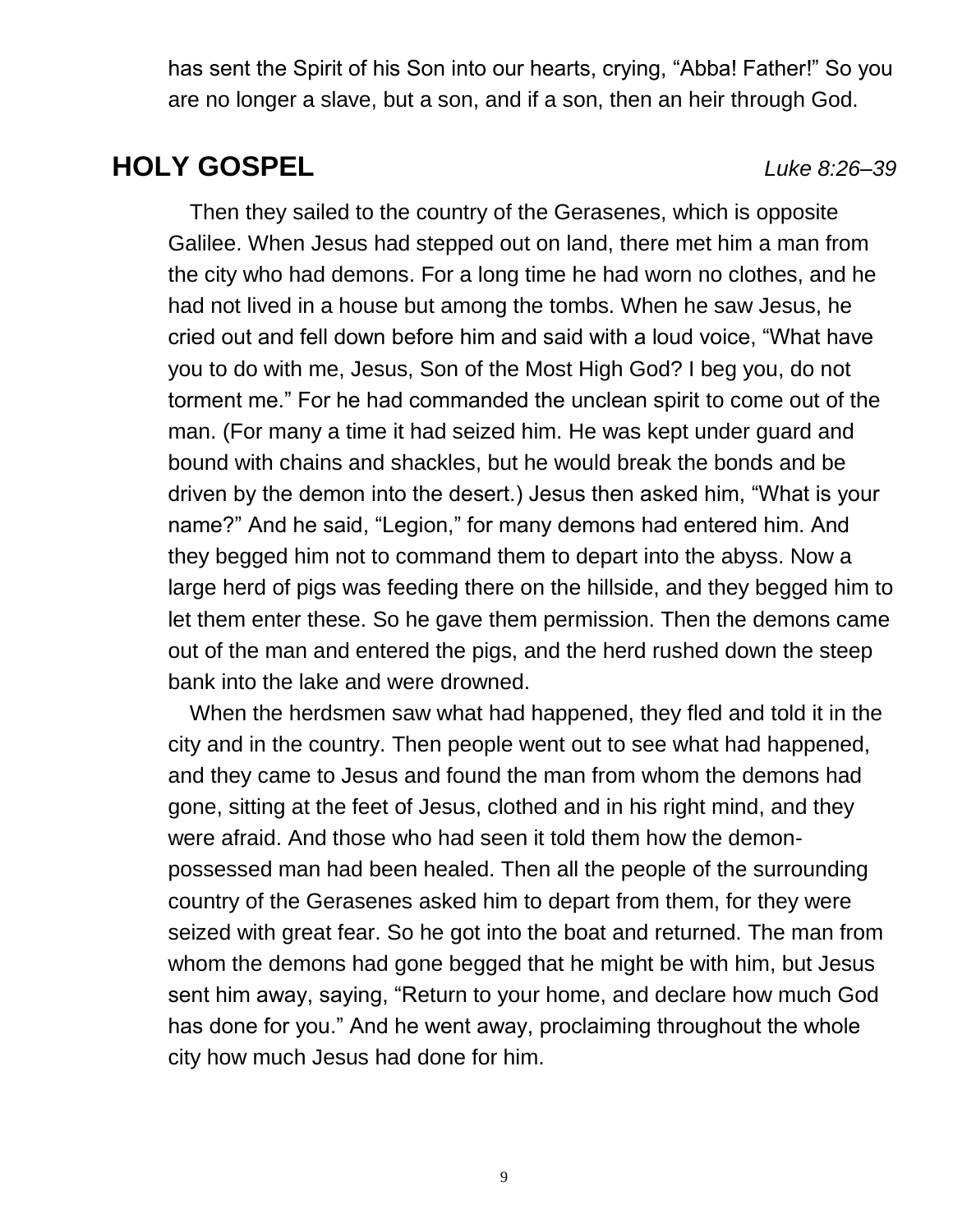#### **SONG OF THE DAY** *He Will Come And Save You*

Say to those Who are fearful-hearted Do not be afraid The Lord your God is strong With His mighty arms When you call on His name He will come and save

He will come and save you He will come and save you Say to the weary one Your God will surely come He will come and save you

He will come and save you He will come and save you Lift up your eyes to Him You will arise again He will come and save you

Say to those Who are brokenhearted Do not lose your faith The Lord your God is strong With His loving arms When you call on His name He will come and save

He will come and save you He will come and save you Say to the weary one Your God will surely come He will come and save you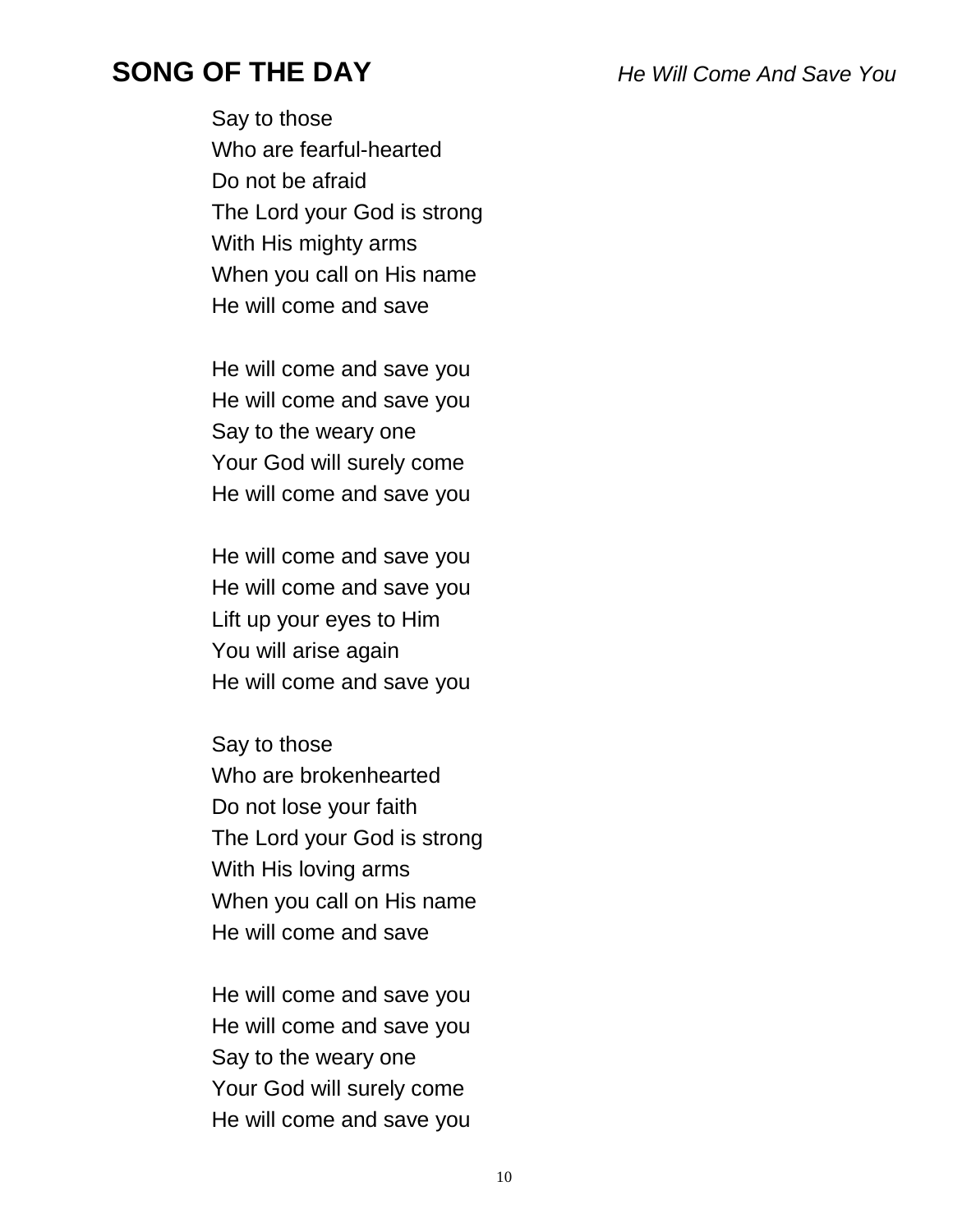He will come and save you He will come and save you Lift up your eyes to Him You will arise again He will come and save you

He is our refuge In our day of trouble He is our shelter In the time of storm He is our tower In the day of sorrow Our fortress In the time of war

He will come and save you He will come and save you Say to the weary one Your God will surely come He will come and save you

He will come and save you He will come and save you Lift up your eyes to Him You will arise again He will come and save you

Lift up your eyes to Him You will arise again He will come and save you

Text: Gary Sadler; Bob Fitts

Text: © 1995 CCLI Song # 1606282 Integrity's Hosanna! Music (Admin. by Capitol CMG Publishing (IMI)) For use solely with the SongSelect Terms of Use. All rights reserved. www.ccli.com CCLI License # 296521. Used by permission: CCLI no. 296521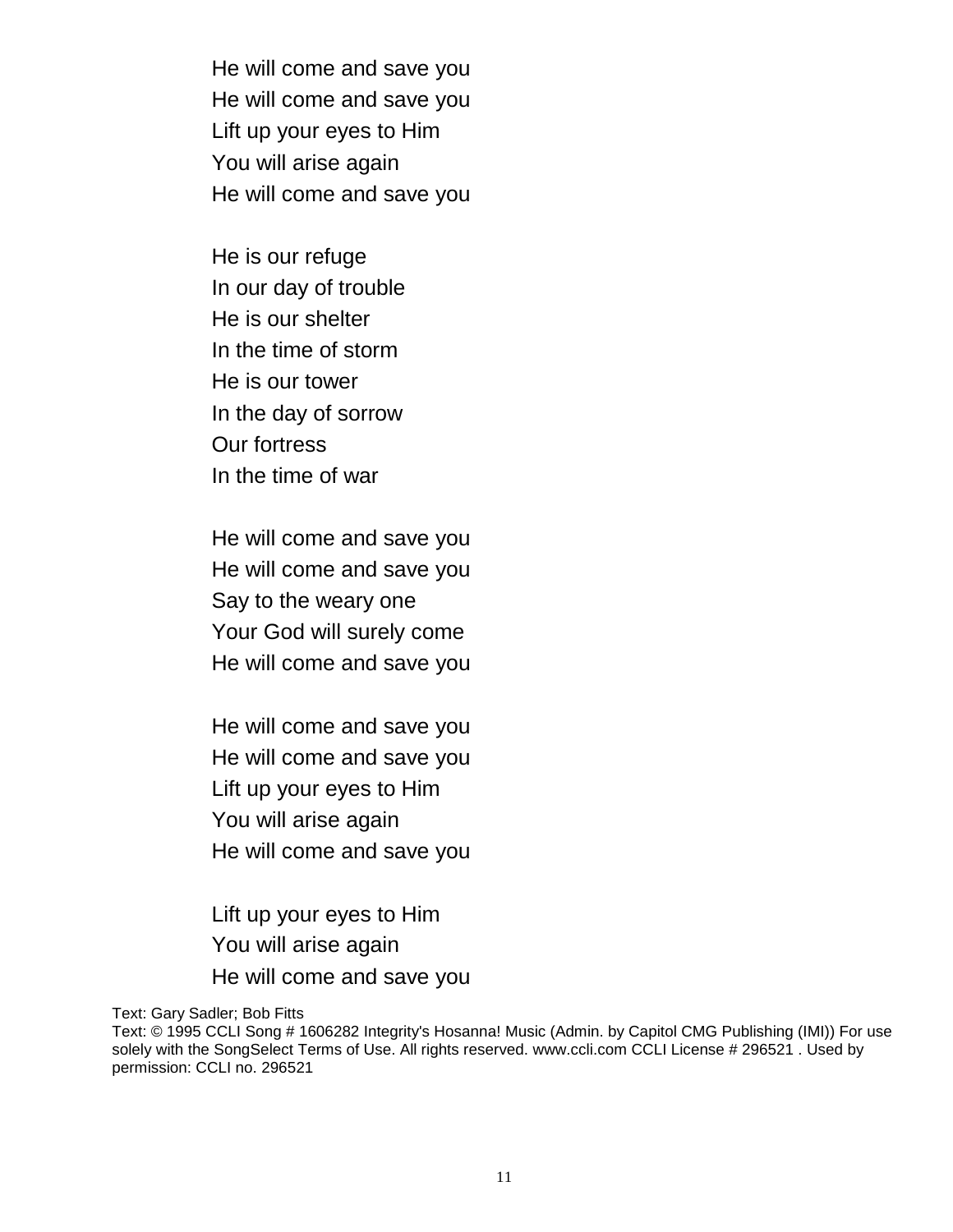# **APOSTLES' CREED**

#### C **I believe in God, the Father Almighty, maker of heaven and earth.**

**And in Jesus Christ, His only Son, our Lord, who was conceived by the Holy Spirit, born of the virgin Mary, suffered under Pontius Pilate, was crucified, died and was buried. He descended into hell. The third day He rose again from the dead. He ascended into heaven and sits at the right hand of God the Father Almighty. From thence He will come to judge the living and the dead.**

**I believe in the Holy Spirit, the holy Christian Church, the communion of saints, the forgiveness of sins, the resurrection of the body,** and the life  $\div$  everlasting. Amen.

### **OFFERING**

#### **OFFERING MUSIC** *Be Still And Know*

### **PRAYER OF THE CHURCH**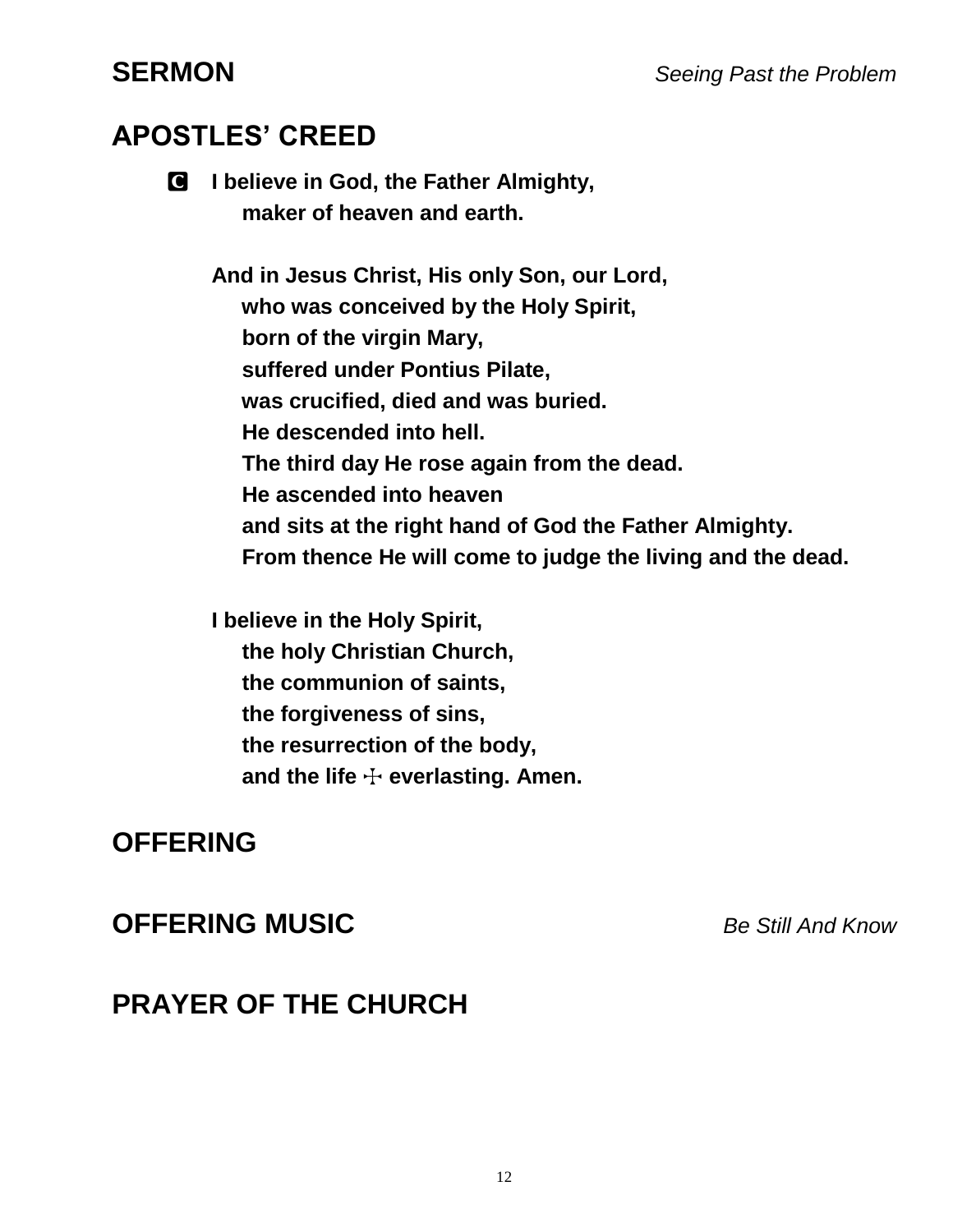## **LORD'S PRAYER**

- $\left[ \mathbf{P} \right]$  Together we pray our family prayer:
- C **Our Father who art in heaven, hallowed be Thy name, Thy kingdom come, Thy will be done on earth as it is in heaven; give us this day our daily bread; and forgive us our trespasses as we forgive those who trespass against us; and lead us not into temptation, but deliver us from evil. For Thine is the kingdom and the power and the glory forever and ever. Amen.**

#### **THE WORDS OF OUR LORD**

 $\mathbf{P}$  Our Lord Jesus Christ, on the night when He was betrayed, took bread, and when He had given thanks, He broke it and gave it to the disciples and said: "Take, eat; this is My  $\pm$  body, which is given for you. This do in remembrance of Me."

In the same way also He took the cup after supper, and when He had given thanks, He gave it to them, saying: "Drink of it, all of you; this cup is the new testament in My  $\pm$  blood, which is shed for you for the forgiveness of sins. This do, as often as you drink it, in remembrance of Me."

### **PAX DOMINI**

- $\mathbf{P}$  The peace of the Lord be with you always.
- C **And also with you.**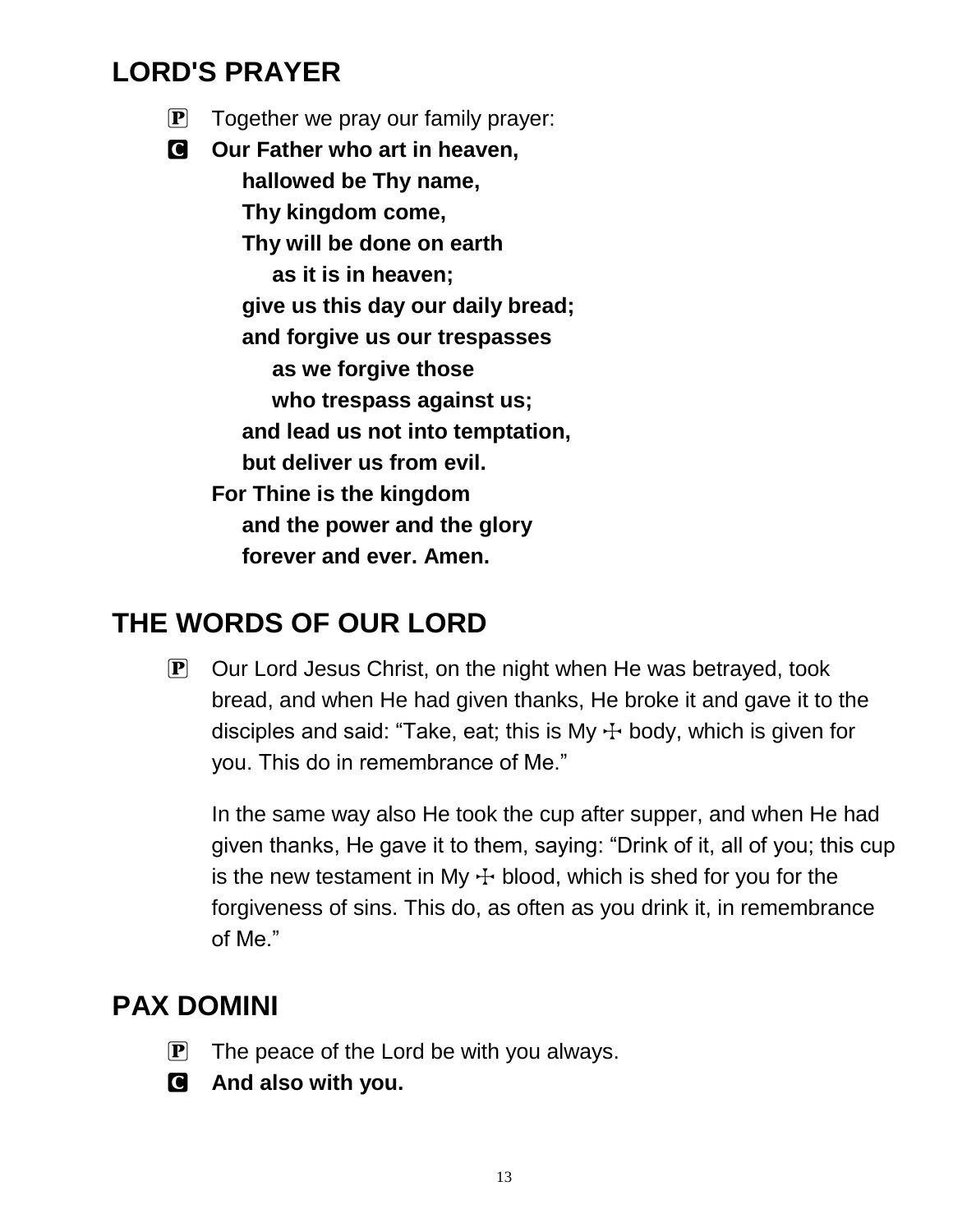### **AGNUS DEI**

C **Lamb of God, You take away the sin of the world Have mercy on us**

**Lamb of God, You take away the sin of the world Have mercy on us**

**Lamb of God, You take away the sin of the world Grant us peace Grant us peace**

Text: John Strege

# **DISTRIBUTION**

### **DISTRIBUTION SONGS** *Jesus, Lover Of My Soul*

Jesus, Lover of my soul, Jesus, I will never let you go Youve taken me from the miry clay You've set my feet upon the Rock, and now I know

I love you, I need you, Though my world may fall, Ill never let you go My Savior, my closest friend, I will worship you until the very end

Jesus, Lover of my soul, Jesus, I will never let you go Youve taken me from the miry clay You've set my feet upon the Rock, and now I know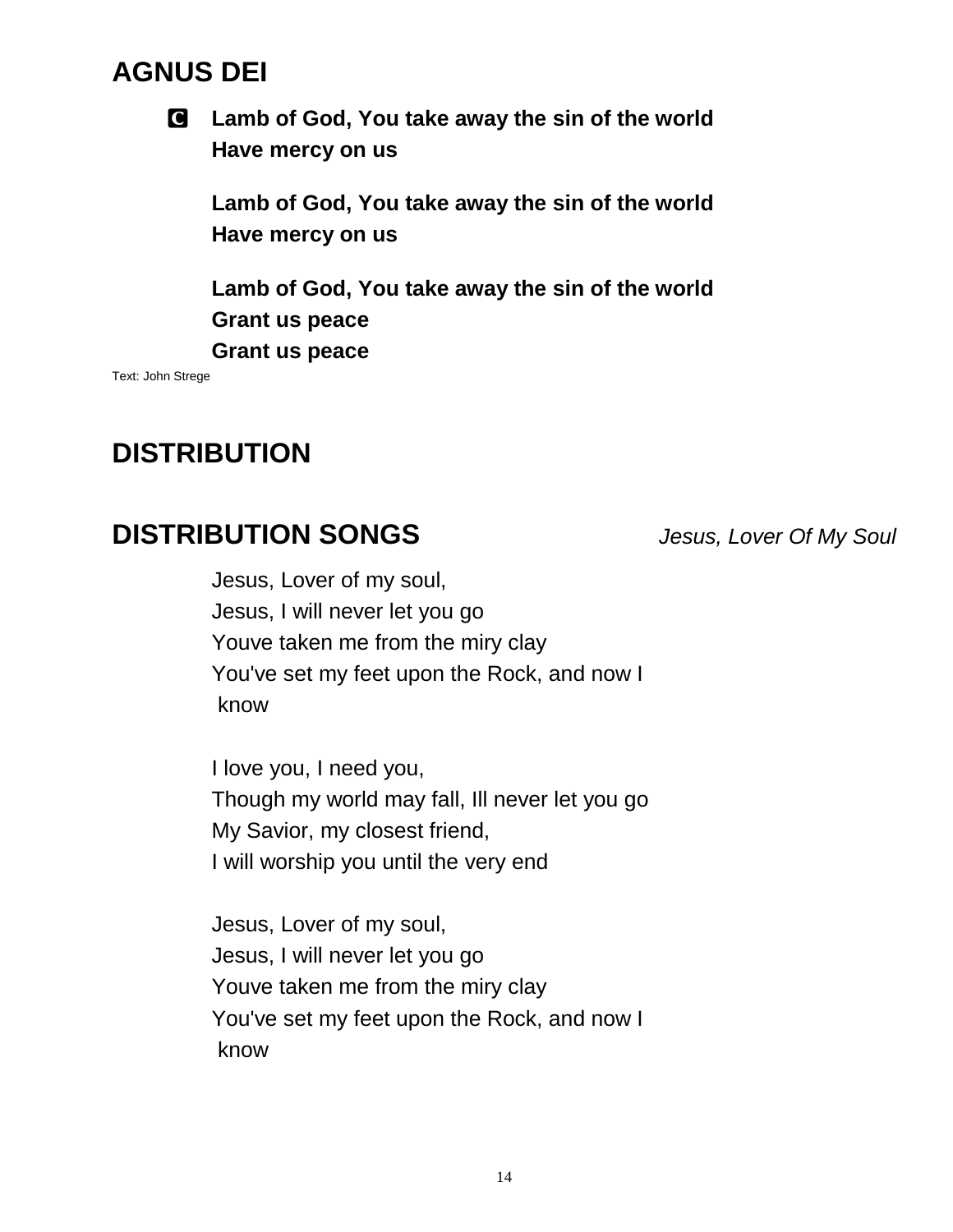I love you, I need you, Though my world may fall, Ill never let you go My Savior, my closest friend, I will worship you until the very end

Jesus, Lover of my soul, Jesus, I will never let you go Youve taken me from the miry clay You've set my feet upon the Rock, and now I know

I love you, I need you, Though my world may fall, Ill never let you go My Savior, my closest friend, I will worship you until the very end

I love you, I need you, Though my world may fall, Ill never let you go My Savior, my closest friend, I will worship you until the very end

Text: Steve McPhearson; John Ezzy; Daniel Grul

Text: © 1992 CCLI # 1198817 Hillsong Music Publishing (Admin. by Capitol CMG Publishing) For use solely with the SongSelect® Terms of Use. All rights reserved. www.ccli.com CCLI License # 296521. Used by permission: CCLI no. 296521

#### *Be Still And Know*

Be still and know that He is God Be still and know that He is holy Be still oh restless soul of mine Bow before the Prince of Peace Let the noise and clamor cease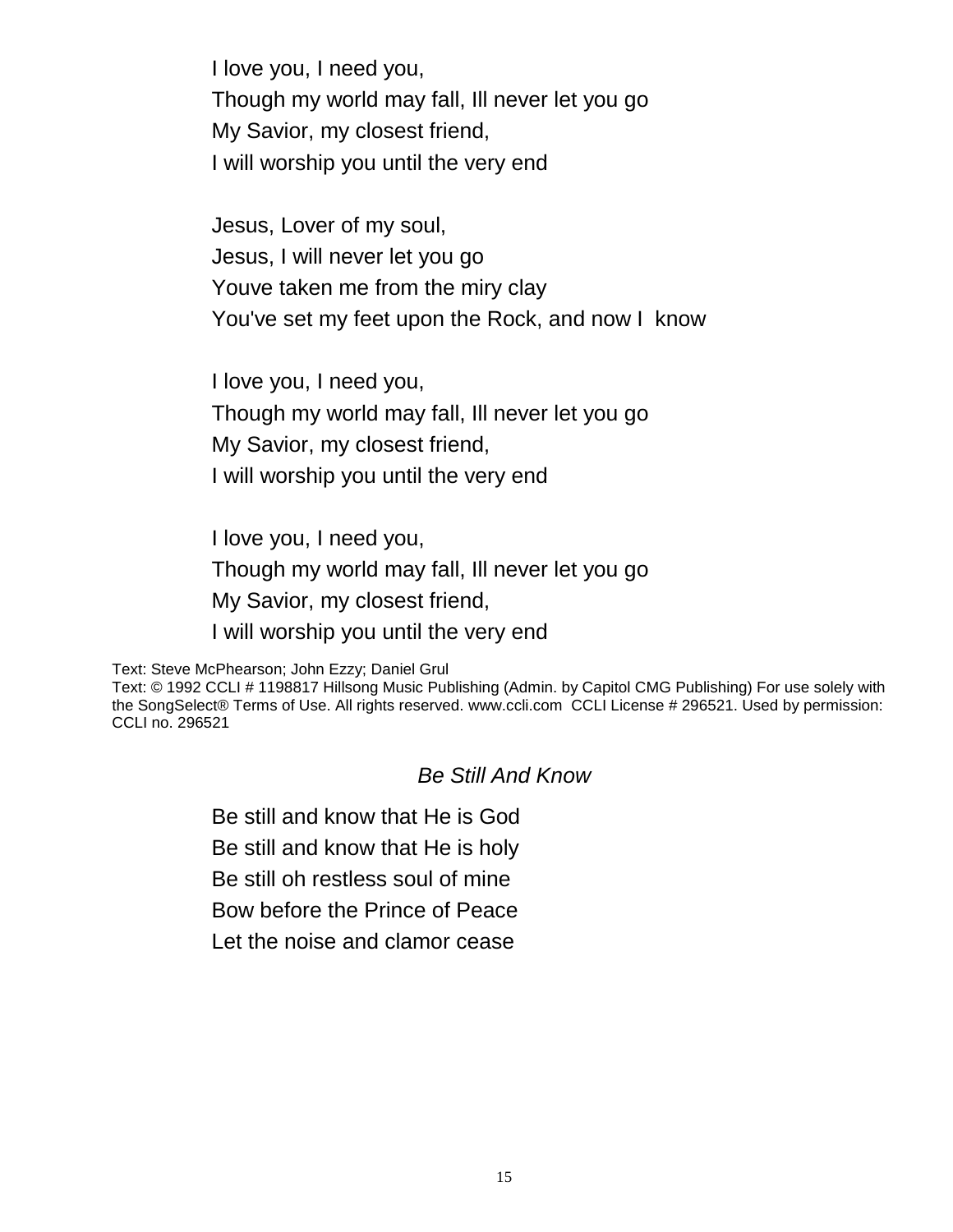Be still and know that He is God Be still and know that He is faithful Consider all that He has done Stand in awe and be amazed And know that He will never change Be still

Be still and know that He is God Be still and know that He is God Be still and know that He is God Be still be speechless

Be still and know that He is God Be still and know He is our Father Come rest your head upon His breast Listen to the rhythm of His unfailing heart of love Beating for His little ones Calling each of us to come Be still Be still

Text: Steven Curtis Chapman

Text: © 1999 CCLI, admin. CCLI CCLI Song # 2758912 Primary Wave Brian (Chapman Sp Acct) Sparrow Song) For use solely with the SongSelect Terms of Use. All rights reserved. www.ccli.com. Used by permission: CCLI no. 296521

### **DISMISSAL**

### **BENEDICTION**

- $\mathbf{P}$  The Lord bless you and keep you. The Lord make His face shine on you and be gracious to you. The Lord look upon you with favor and  $\pm$  give you peace.
- C **Amen.**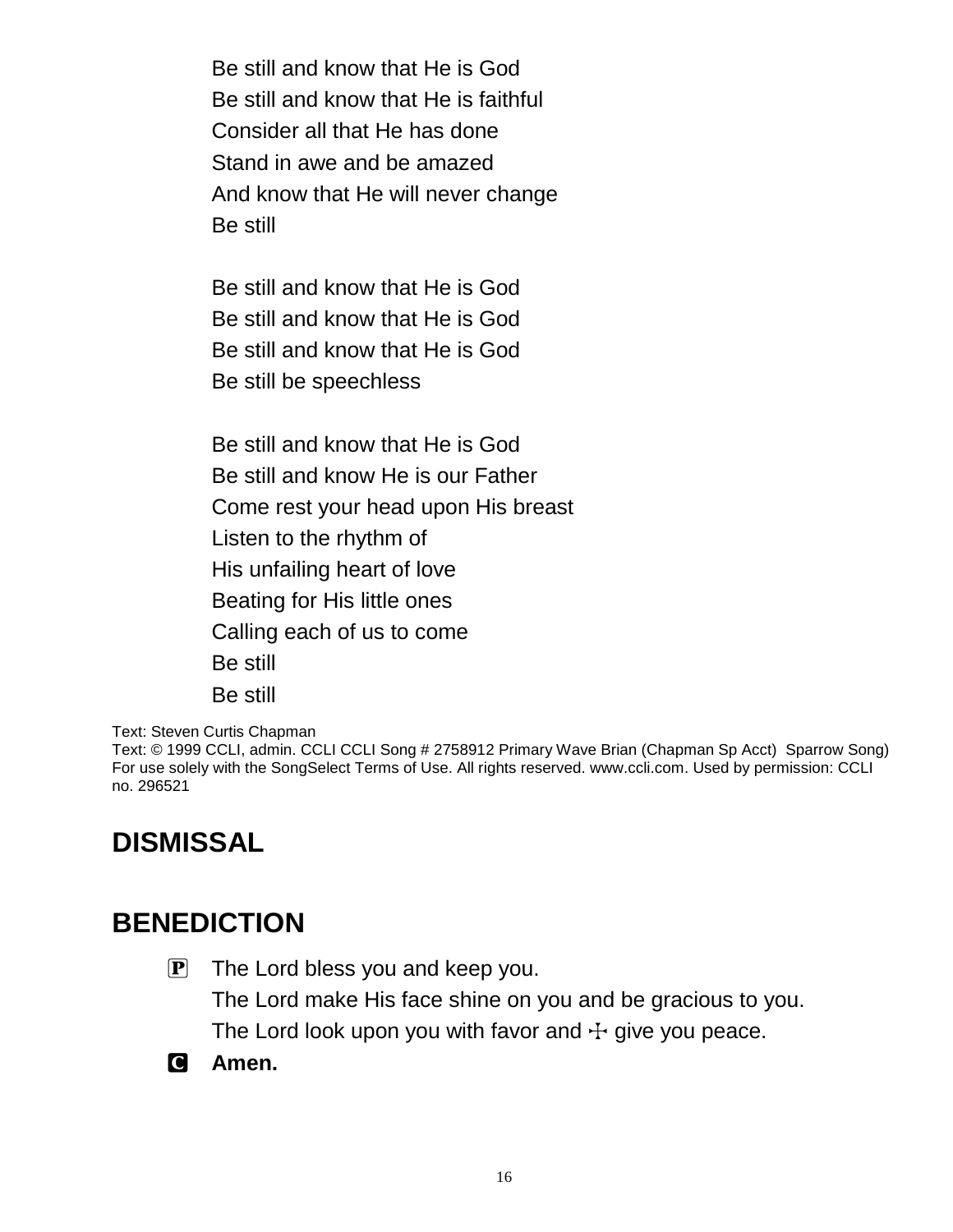#### **ANNOUNCEMENTS**

#### **CLOSING SONG** *Celebrate the Lord of Love*

Trade your heavy heart for a heart of joy, Celebrate what God has done; Join the song of praise as we gather here, Celebrate the Lord of love.

Jesus is our Lord, He is reigning here, We declare, "His Kingdom's come," Darkness has to flee in His holy light, Celebrate the Lord of love.

All creation sings. Hear the oceans roar. Let the earth proclaim that Christ is Lord.

Trade Your heavy heart for a heart of joy, Celebrate what God has done; Join the song of praise as we gather here, Celebrate the Lord of love.

Jesus is our Lord, He is reigning here, We declare, "His Kingdom's come," Darkness has to flee in His holy light, Celebrate the Lord of love.

All creation sings. Hear the oceans roar. Let the earth proclaim that Christ is Lord.

Trade your heavy heart for a heart of joy, Celebrate what God has done; Join the song of praise as we gather here, Celebrate the Lord of love.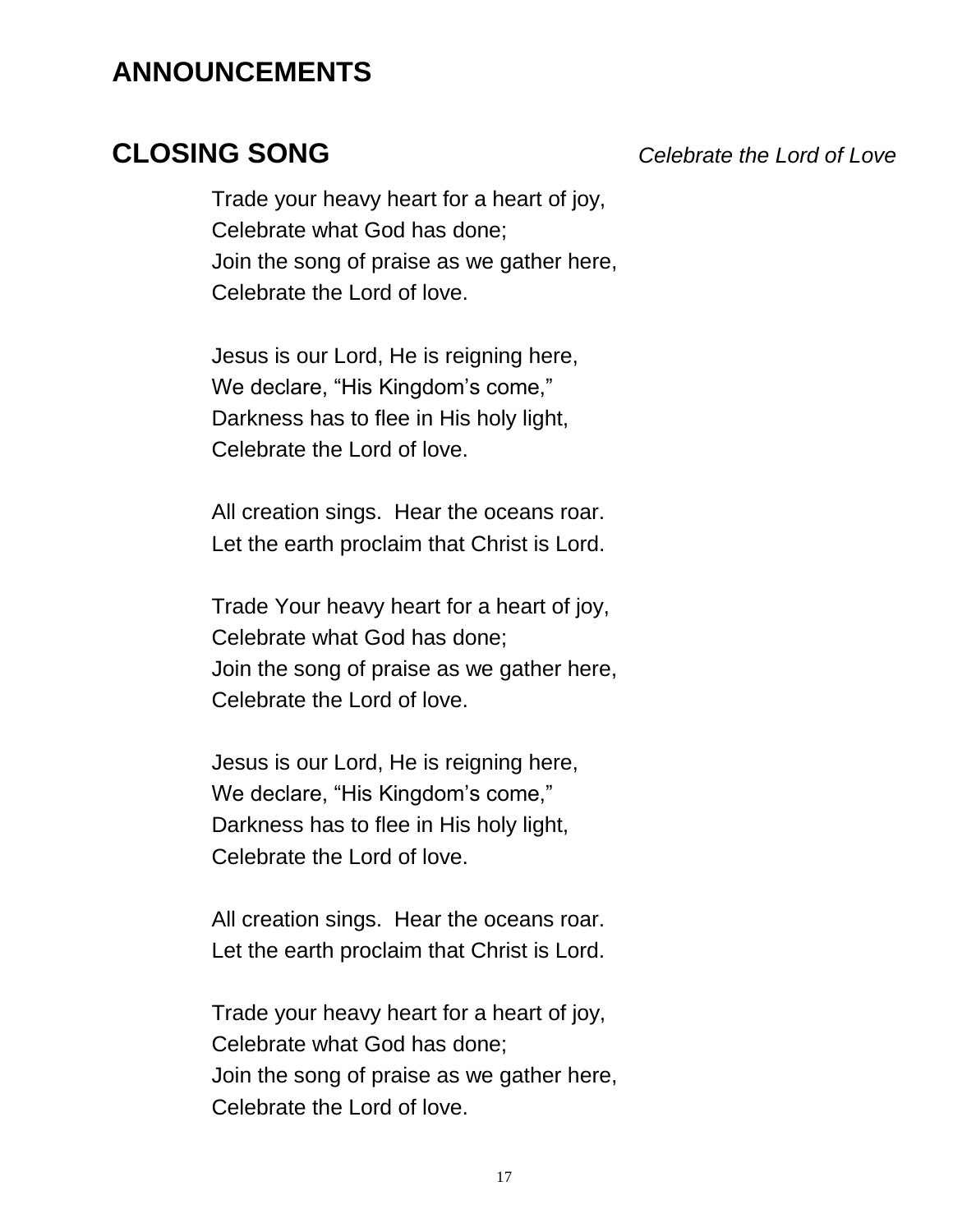Jesus is our Lord, He is reigning here,

We declare, "His Kingdom's come,"

Darkness has to flee in His holy light,

Celebrate the Lord of love.

Celebrate the Lord of love.

Celebrate the Lord of love.

Text: Paul Baloche; Ed Kerr

Text: © 1995 CCLI Song # 1729097 Integrity's Hosanna! Music (Admin. by Capitol CMG Publishing (IMI)) For use solely with the SongSelect Terms of Use. All rights reserved. www.ccli.com CCLI License # 296521 . Used by permission: CCLI no. 296521

# **POSTSERVICE** *Everlasting God*

# **ACKNOWLEDGMENTS**

Creative Worship for the Lutheran Parish, Series C, Quarter 3. Copyright © 2022 Concordia Publishing House.

All rights reserved. Used by permission.

### **ACKNOWLEDGMENTS**

Unless otherwise indicated, Scripture quotations are from the ESV® Bible (The Holy Bible, English Standard Version® ), copyright © 2001 by Crossway, a publishing ministry of Good News Publishers. Used by permission. All rights reserved.

Created by Lutheran Service Builder © 2022 Concordia Publishing House.